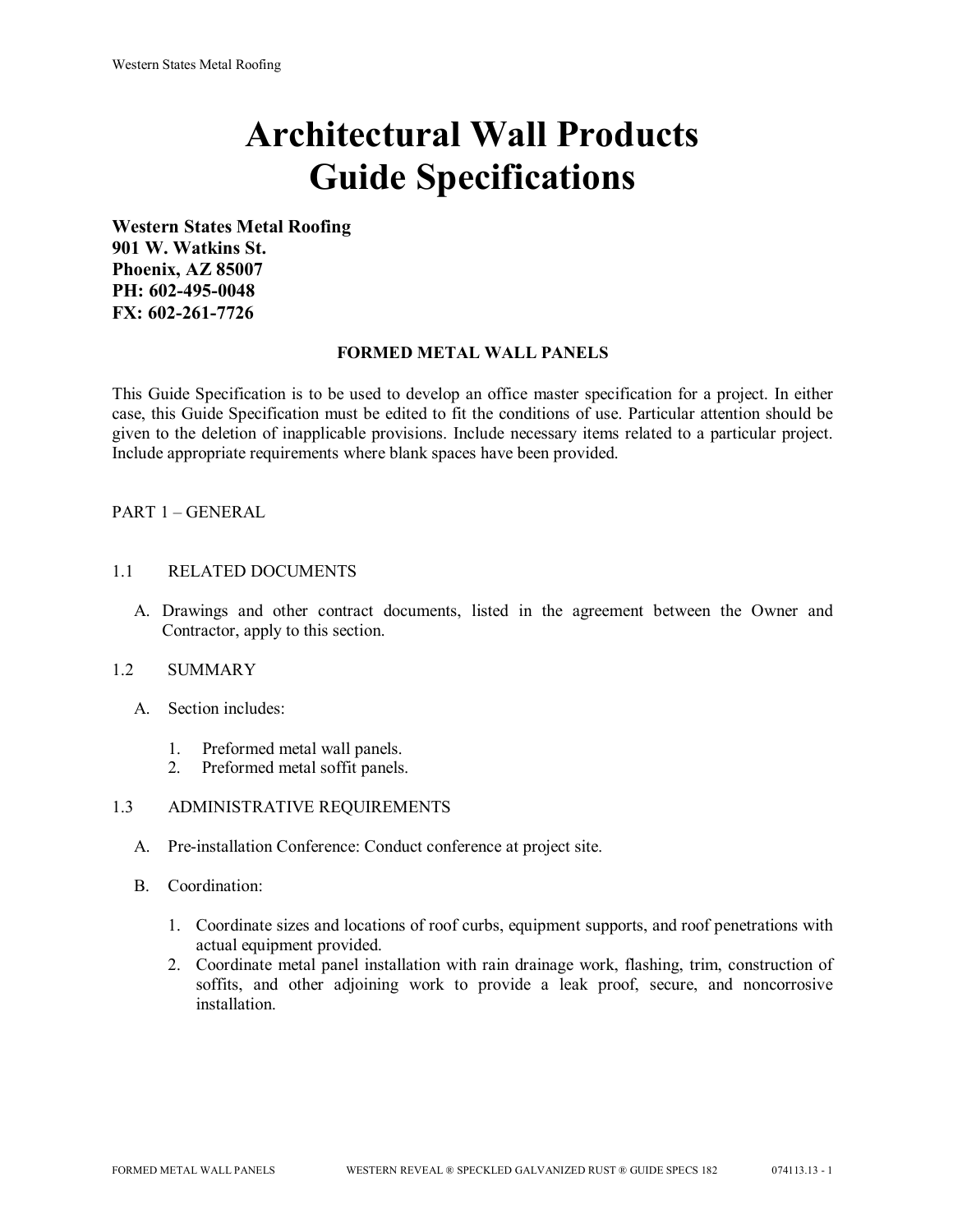## 1.4 SUBMITTALS

- A. Product Data:
	- 1. Include construction details, material descriptions, dimensions of individual components and profiles and finishes for each type of panel and accessory.
- B. Shop Drawings:
	- 1. Include fabrication and installation layouts of metal panels; details of edge conditions, joints, panel profiles, corners, anchorages, attachment system, trim, flashings, closures, accessories and special details.
	- 2. Accessories: Include details of the flashing, trim, and anchorage systems, at a scale of not less than 1-1/2 inches per 12 inches.
- C. Samples:
	- 1. Metal Panels: 12 inches long by actual panel width. Include fasteners, closures, and other metal panel accessories.
- D. Qualification Data: For Installer.
- E. Product Test Reports: For each product, for tests performed by a qualified testing agency.
- F. Filed quality control reports.
- G. Sample Warranties: For special warranties.
- 1.5 QUALITY ASSURANCE
	- A. Installer Qualifications: An entity that employs installers and supervisors who have a minimum of 3 years' experience in the installation of metal roof / wall panels.
	- B. Mockups: Build mockup; to verify selections made under sample submittals and to demonstrate aesthetic effects and set quality standards for fabrication and installation.
- 1.6 DELIVERY, STORAGE AND HANDLING
	- A. Deliver components, metal panels and other manufactured items so as not to be damaged or deformed. Package metal panels for protection during transportation and handling.
	- B. Store metal panels in a manner to prevent bending, warping, twisting and surface damage.
	- C. Stack metal panels horizontally on platforms or pallets, covered with suitable weather tight and ventilated covering. Store metal panels to ensure dryness with positive slope for drainage of water. Do not store metal panels in contact with other materials that might cause staining, denting or other surface damage.
	- D. Retain strippable protective covering on metal panels during installation.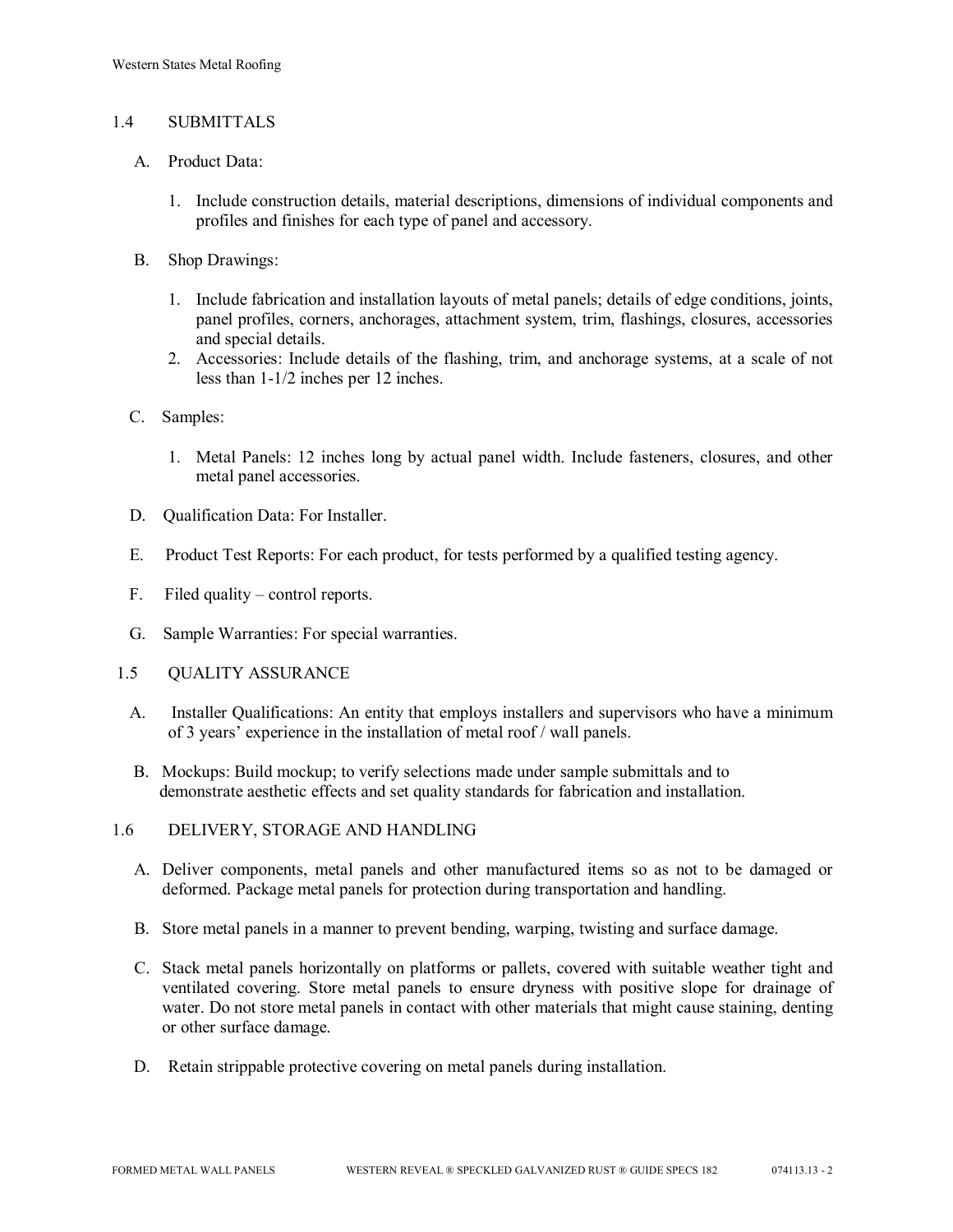## 1.7 FIELD CONDITIONS

A. Weather Limitations: Proceed with installation only when existing and forecasted weather conditions permit assembly of metal panels to be performed according to manufacturers' written instructions and warranty requirements.

## 1.8 WARRANTY

- A. MANUFACTURER'S PRODUCT WARRANTY
	- 1. Manufacturer's standard coating performance warranty, as available for specified installation and environmental conditions. (Contact a WSMR Representative to determine actual warranty criteria)

# B. CONTRACTORS WARRANTY

1. Warrant panels, flashings, sealants, fasteners, and accessories against defective materials and/ or workmanship, to remain watertight and weatherproof with normal usage for two (2) years following Project Substantial Completion date.

# PART 2 – PRODUCTS

## 2.1 MANUFACTURER

 A. Western States Decking, Inc., DBA - Western States Metal Roofing, 901 W. Watkins St., Phoenix, AZ 85007; Ph: (877) 787-5467, Fax: (602) 261-7726.

Email: [sales@metalforroofing.com](mailto:sales@metalforroofing.com) Website: www.metalforroofing.com

- B. Substitutions: In accordance with contract documents.
- 2.2 METAL WALL PANELS
	- A. Western Reveal ®; Flush- Profile, Concealed Fastener Metal Wall / Soffit Panels: Metal panels consisting of formed metal sheet with vertical panel edges, with flush joints or reveal between panels, and attached to supports using concealed fasteners.
		- 1. Panel Designation: Western Reveal ® Panel
		- 2. Metallic- Coated Steel Sheet: Aluminum- zinc alloy- coated steel sheet minimum (Zincalume® or Galvalume®) complying with ASTM A 792/ A 792M, Class AZ50 coating designation; structural quality.

 a. Nominal Thickness: [24 gauge] b. Exterior Finish Available In: Cool Tech ® 500 PVDF Paint System

i. Speckled Galvanized Rust ®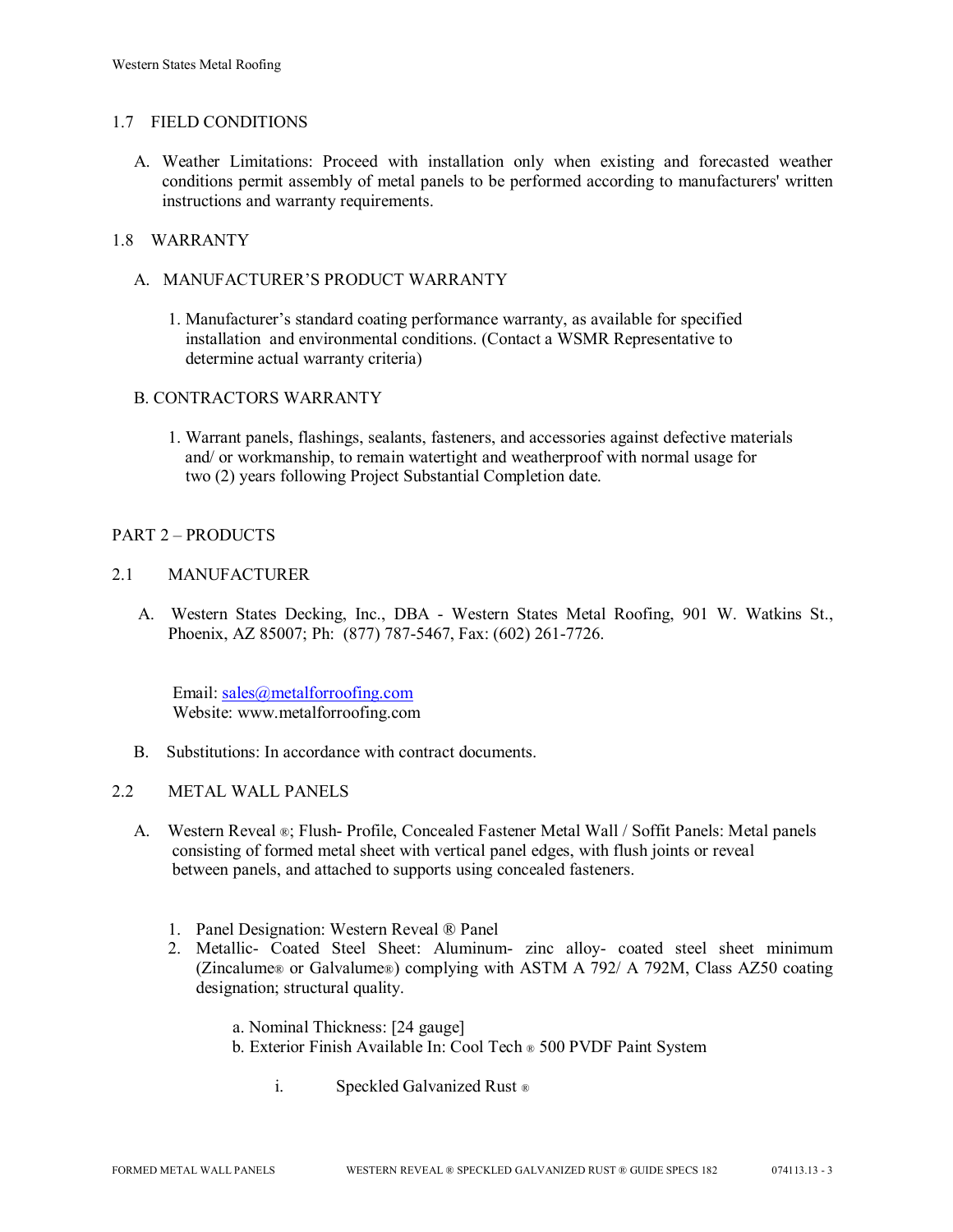- 3. Grade of Steel:
	- a. 24 Gauge Grade 50
- 4. Panel Width: [**12 inches**] [**14 inches**] [**16 inches**] [**18 inches**]
	- a. Custom widths can be ordered up to 24 inches
- 5. Panel Height: Nominal 1.5 inch
- 6. Reveal: [NR = No Reveal]  $[1.0 = 1$ " Reveal]  $[2.0 = 2$ " Reveal]  $[3.0 = 3$ " Reveal]

# 2.3 ACCESSORIES

- A. Self-Adhering, High- Temperature Underlayment: Provide self-adhering, cold applied, sheet underlayment, a minimum of 30 mils thick, specifically designed to withstand high metal temperatures beneath metal roofing. Provide primer when recommended by underlayment manufacturer.
	- 1. Thermal Stability: Stable after testing at 220 deg F; ASTM D 1970.
	- 2. Low- Temperature Flexibility: Passes after testing at minus 20 deg F; ASTM D 1970.
- B. Miscellaneous Metal Sub framing and Furring: ASTM C 645; cold formed, metallic- coated steel sheet, ASTM A 653/ A 653M, G90 coating designation or ASTM A 792/ A 792M, Class AZ55 aluminum- zinc alloy coating designation unless otherwise indicated. Provide manufacture's standard sections as required for support and alignment of metal panel system.
- C. Panel accessories: Provide components required for a complete, weather tight panel system including trim, clips, flashings, sealants, gaskets, fillers, closure strips, and similar items. Match material and finish of metal panels unless otherwise indicated.
	- 1. Closures: Provide closures at eaves and ridges, fabricated of same metal as metal panels.
	- 2. Backing Plates; Provide metal backing plates at panel end splices, fabricated from material recommended by manufacturer.
	- 3. Closure Strips: Closed-cell, expanded, cellular, rubber or cross linked, polyolefin-foam or closed-cell laminated polyethylene; minimum I -inch-thick, flexible closure strips; cut or pre-molded to match metal panel profile. Provide closure strips where indicated or necessary to ensure weather tight construction.
- D. Flashing and Trim: Provide flashing and trim formed from same material as metal panels as required to seal against weather and to provide finished appearance. Finish flashing and trim with same finish systems adjacent metal panels.
- E. Panel Fasteners: Self-tapping screws designed to withstand design loads. Provide EPDM or PVC sealing washers for exposed fasteners.
- F. Panel Sealants: Provide sealant type recommended by manufacturers that are compatible with panel materials, are non-staining and do not damage panel finish.
- G. Metal Protection: When dissimilar metals contact each other or corrosive substrates, protect against galvanic.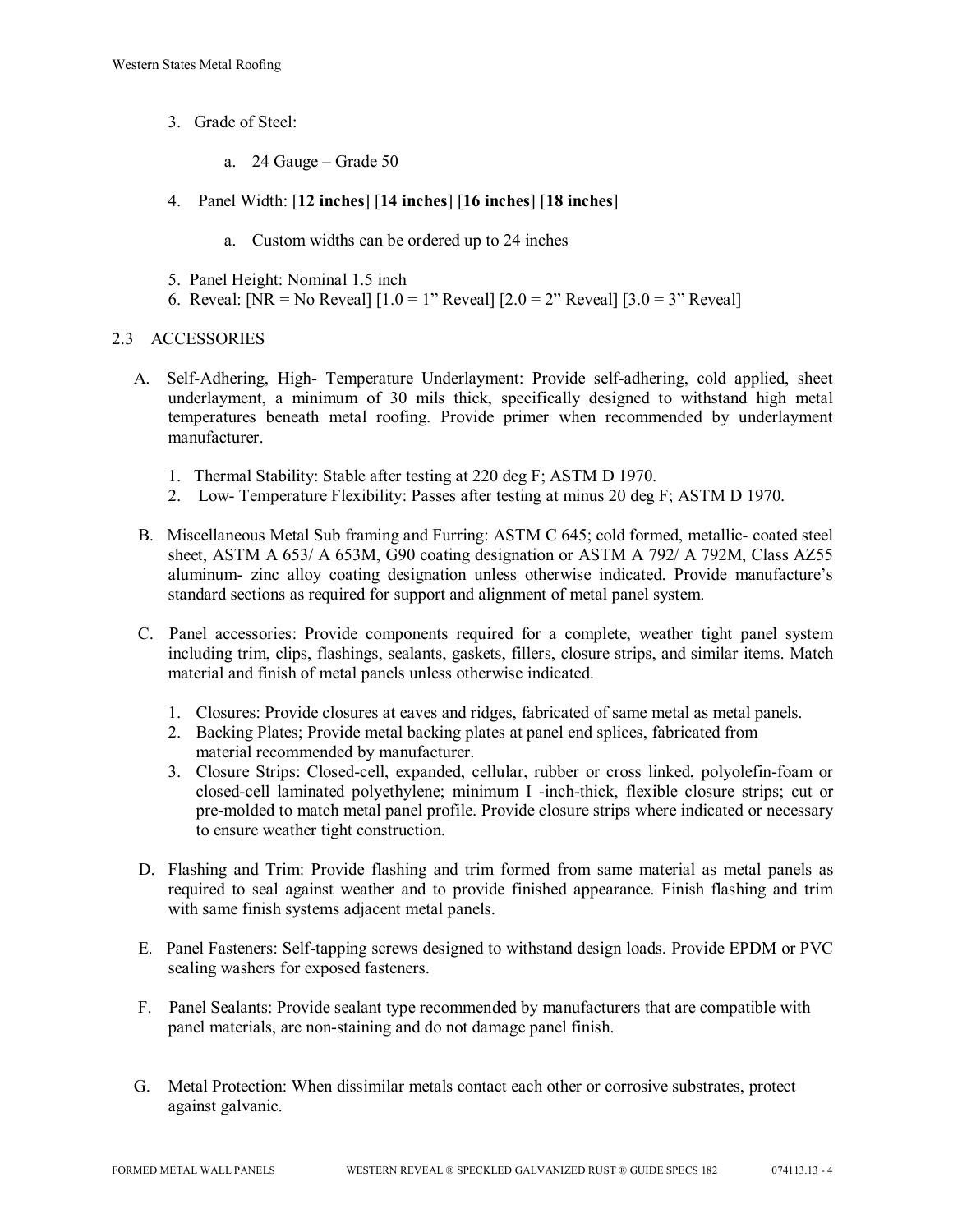# 2.4 FABRICATION

- A. General: Fabricate and finish metal panels and accessories at the factory, by manufacturer's standard procedures and processes, as necessary to fulfill indicated performance requirements demonstrated by laboratory testing. Comply with indicated profiles and with dimensional and structural requirements.
- B. Provide panel profile, including major ribs and intermediate stiffening ribs, if any, for full length of panel.
- C. Sheet Metal Flashing and Trim: Fabricate flashing and trim to comply with manufacturer's recommendations and recommendation in SMACNA's "Architectural Sheet Metal Manual" that apply to design, dimensions, metal, and other characteristics of item indicated.

#### 2.5 FINISHES

- A. Protect mechanical and painted finishes on exposed surfaces from damage by applying a strippable, temporary protective covering before shipping.
- B. Appearance of Finished Work: Variations in appearance of abutting or adjacent pieces are acceptable if they are within one- half of the range of approved Samples. Noticeable variations in same piece are unacceptable. Variations in appearance of other components are acceptable if they are within the range of approved Samples and are assembled or installed to minimize contrast.
- C. Steel Panels Finish:
	- 1. Exterior Finish: Valspar Fluropon® Polyvinylidine Fluoride, full 70 percent Kynar ® / Hylar  $\in$  5000, consisting of a baked- on 0.2 – 0.3 mil corrosion primer and a baked on 0.70 – 0.80 mil base coat and a baked on  $0.30 - 0.50$  mil print coat with a specular gloss of  $8 - 15$  when tested in accordance with ASTM D523 at 60 degrees.
	- 2. Interior Finish: Standard Polyester backer finish consisting of  $0.15 0.25$  primer coat and a  $0.30 - 0.40$  mil wash coat with a minimum total dry film thickness of  $0.45 - 0.65$  mil.

#### PART 3- EXECUTION

#### 3.1 EXAMINATION

- A. Examine substrates, area, and conditions, with installer present, for compliance with requirements for installation tolerances, metal panel supports, and other conditions affecting performance of the work.
	- 1. Examine wall framing to verify that girths, angles, channels, studs, and other structural panel support members and anchorage have been installed within alignment tolerance required by metal wall panel manufacturer.
	- 2. Examine solid roof sheathing to verify that sheathing joints are supported by framing or blocking and that installation is within flatness tolerances required by metal roof panel manufacture.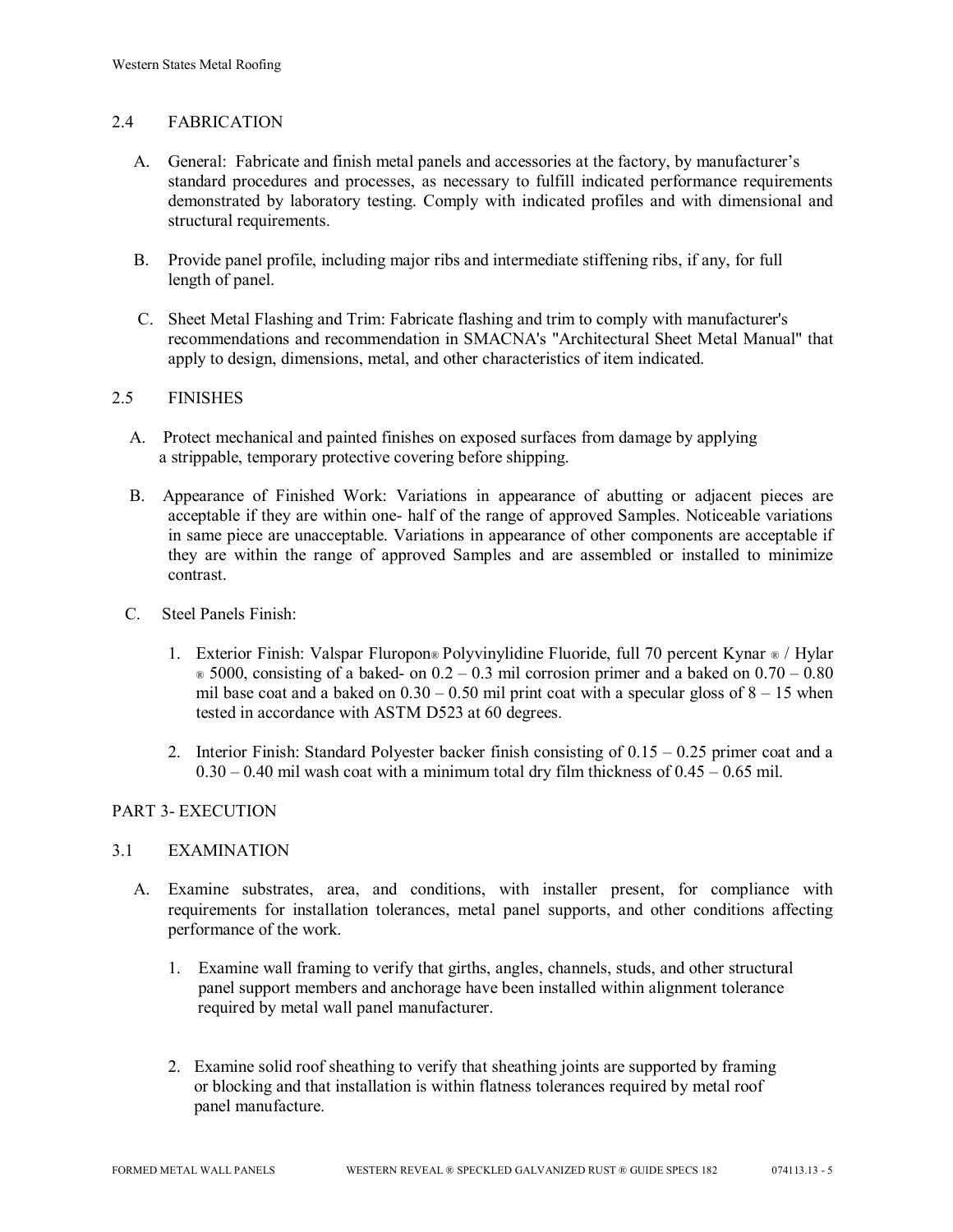- a. Verify that air or water-resistive barriers have been installed over sheathing or backing substrate to prevent air infiltration or water penetration.
- B. Examine roughing-in for components and systems penetrating metal panels to verify actual locations of penetrations relative to seam locations of metal panels before installation.
- C. Proceed with installation only after unsatisfactory conditions have been corrected.

# 3.2 PREPARATION

 A. Miscellaneous Supports; Install sub framing, furring and other miscellaneous panel support members and anchorage according to ASTM C 754 and metal panel manufacturer's written recommendations.

# 3.3 UNDERLAYMENT INSTALLATION

- A. Self- Adhering Sheet Underlayment: Apply primer if required by manufacturer. Comply with temperature restrictions of underlayment manufacturer for installation. Apply at locations indicated on Drawings, wrinkle free, in shingle fashion to shed water, and with end laps of not less than 6 inches staggered 24 inches between courses. Overlap side edges not less than 3- ½ inches. Roll laps with roller. Cover underlayment within 14 days.
- B. Felt Underlayment: Apply at locations indicated [below] [on drawings], in shingle fashion to shed water. And with lapped joints of not less than 2 inches.
	- 1. Apply over the entire roof surface.
	- 2. Apply on roof not covered by self- adhering sheet underlayment. Lap over edges of self adhering sheet underlayment not less than 3 inches, in shingle fashion to shed water.
- C. Slip Sheet: Apply slip sheet over underlayment before installing metal roof panels.
- D. Flashings: Install flashings to cover underlayment to comply with requirements specified in Section 076200 "Sheet Metal Flashing and Trim."

#### 3.4 METAL PANEL INSTALLATION

- A. General: Install metal panels according to manufacturer's written instructions in orientation, sizes, and locations indicated. Install panels perpendicular to supports unless otherwise indicated. Anchor metal panels and other components of the work securely in place, with provisions for thermal and structural movement.
	- 1. Shim or otherwise plumb substrates receiving metal panels.
	- 2. Flash and seal metal panels at perimeter of all openings. Fasten with self-tapping screws. do not begin installation until air or water- resistive barriers and flashings that are concealed by metal panels are installed.
	- 3. Install screw fasteners in predrilled holes.
	- 4. Locate and space fastenings in uniform vertical and horizontal alignment.
	- 5. Install flashing and trim as metal panel work proceeds.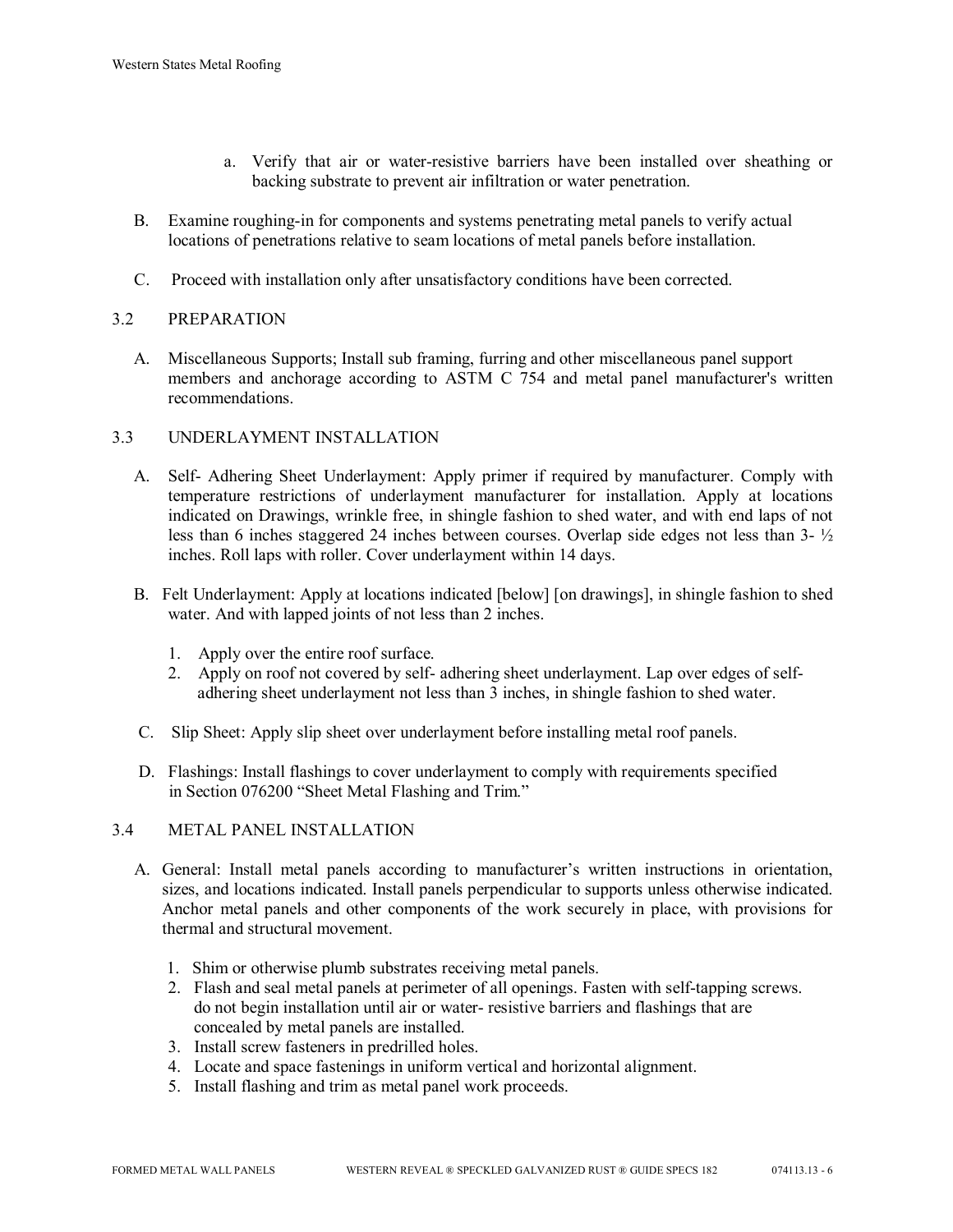- 6. Locate panel splices over, but not attached to, structural supports. Stagger panel splices and end laps to avoid a four – panel lap splice condition.
- 7. Align bottoms of metal panels and fasten with blind rivets, bolts, or self- tapping screws. Fasten flashings and trim around openings and similar elements with self-tapping screws.
- 8. Provide weather tight escutcheons for pipe—and conduit- penetrating panels.
- B. Fasteners:
	- 1. Steel Panels: Use galvanized steel fasteners.
- C. Metal Protection: When dissimilar metals contact each other or corrosive substrates, protect against galvanic action.
- D. Lap-Seam Metal Panels: Fasten metal panels to supports with fasteners at each lapped joint at location and spacing recommended by manufacturer.
	- 1. Lap ribbed or fluted sheets one full rib. Apply panels and associated items true to line for neat and weather tight enclosure.
	- 2. Provide metal backed washers under heads of exposed fasteners bearing on weather side of metal panels.
	- 3. Locate and space exposed fasteners in uniform vertical and horizontal alignment. Use proper tools to obtain controlled uniform compression for positive seal without rupture of washer.
	- 4. Install screw fasteners with power tools having controlled torque adjusted to compress Washer tightly without damage to washer, screw threads or panels. Install screws in predrilled holes.
	- 5. Flash and seal pans with weather closures at perimeter of all openings.
- E. Accessory Installation: install accessories with positive anchorage to building and weather tight Mounting, and provide for thermal expansion. Coordinate installation with flashings and other components.
	- 1. Install components, required for a complete metal panel system including trim, copings, corners, seam covers, flashings, sealants, gaskets, fillers, closure strips and similar items. Provide types indicated by metal wall panel manufacturer; or, if not indicated, provide types recommended by metal panel manufacturer.
- F. Flashing and Trim: Comply with performance requirements manufacturer's written installation instructions, and SMACNA's "Architectural Sheet Metal Manual." Provide concealed fasteners where possible, and set units true to line and level. Install work with laps, joints and seams that are permanently watertight.
	- 1. Install exposed flashing and trim that is without buckling and tool marks, and that is true to line and levels indicated, with exposed edges folded back to form hems. Install sheet metal flashing and trim to fit substrates and achieve waterproof performance.
	- 2. Expansion Provisions: Provide for thermal expansion of exposed flashing and trim. Space movement joint at a maximum of 10 feet with no joints allowed within 24 inches of corner or intersection. Where lapped expansion provisions cannot be used or would not be sufficiently waterproof, form expansion joints of intermeshing hooked flanges, not less than 1 inch deep, filled with mastic sealant (concealed within joints).